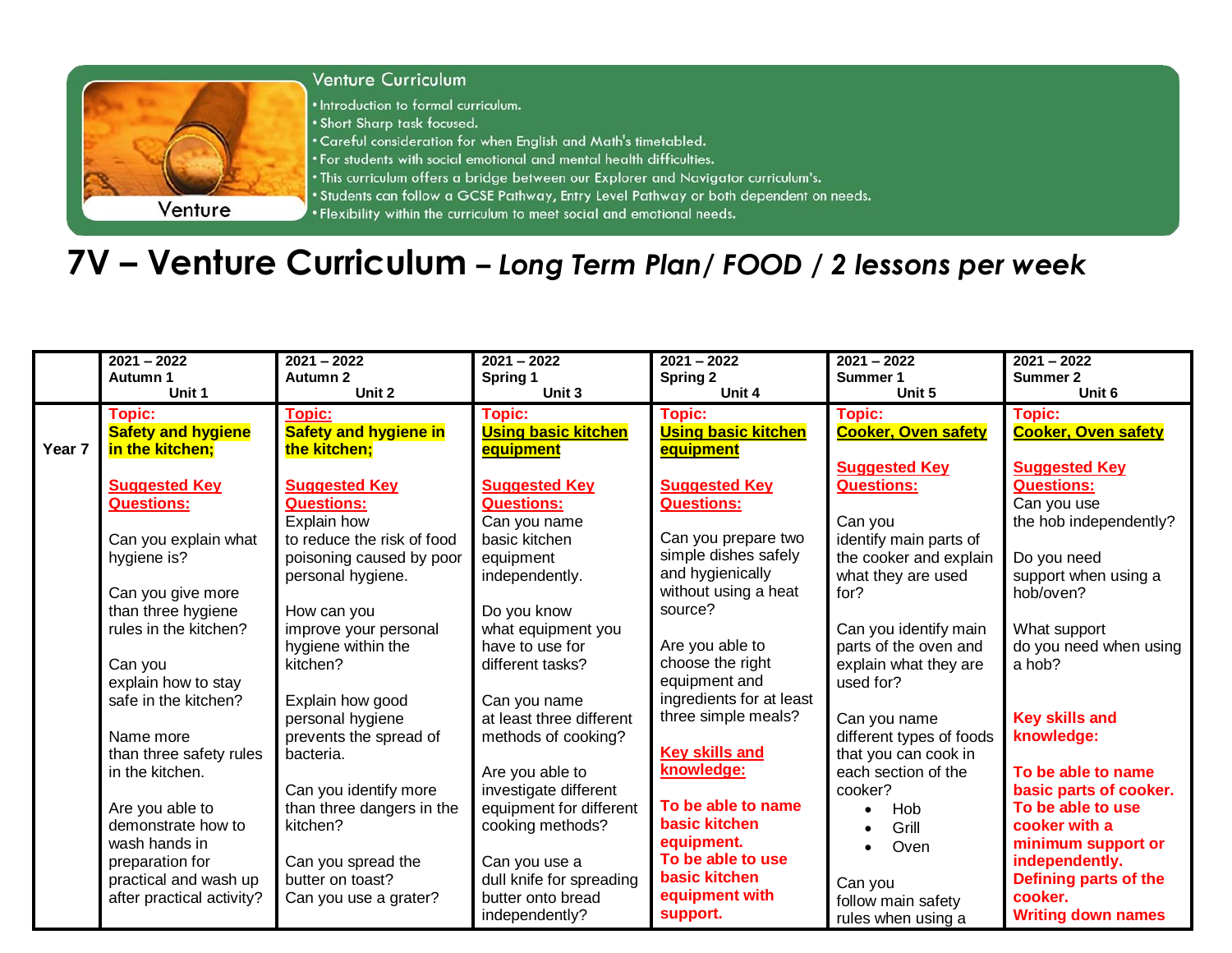| <b>Key skills and</b>     | <b>Key skills and</b>            |                            |                       | cooker?                   | of different parts of the |
|---------------------------|----------------------------------|----------------------------|-----------------------|---------------------------|---------------------------|
| knowledge:                | knowledge:                       | Can you prepare            | To be able to explain |                           | cooker such as: hob,      |
|                           |                                  | simple dishes safely       | to the rest of the    | <b>Key skills and</b>     | grill, oven;              |
| <b>To know Health</b>     | To know how to wash              | and hygienically?          | class what different  | knowledge:                |                           |
| <b>&amp;hygiene rules</b> | hands properly                   |                            | pieces of equipment   |                           |                           |
| To know how to            | To know how to spread            | <b>Key skills and</b>      | we use for.           | To be able to name        |                           |
| behave safe in the        | with a dull knife.               | knowledge:                 |                       | basic parts of a          |                           |
| kitchen                   | To know how to grate             |                            |                       | cooker.                   |                           |
|                           | the cheese                       | Be able to prepare         |                       |                           |                           |
| Defining the word:        |                                  | simple dishes safely       |                       | <b>Assessment</b>         |                           |
| safety and hygiene;       |                                  | and hygienically           |                       | outcomes:                 |                           |
|                           | Defining the word:               |                            |                       |                           |                           |
|                           | safety and hygiene;              | without using a heat       |                       | Defining parts of the     |                           |
| Learning to read,         |                                  | source.                    |                       | cooker.                   |                           |
| write and use safety      | <b>Learning to read, write</b>   |                            |                       | <b>Writing down names</b> |                           |
| signs and safety          | and use safety signs             | <b>Can give simple</b>     |                       | of different parts of     |                           |
| rules when working        | when working in the              | reasons as to what         |                       | the cooker such as:       |                           |
| in the food room.         | food room.                       | health &hygiene            |                       | hob, grill, oven;         |                           |
|                           |                                  | rules to follow.           |                       |                           |                           |
| Wash the dishes,          | Wash the dishes,                 |                            |                       |                           |                           |
| equipment                 | equipment                        | <b>Defining the words:</b> |                       |                           |                           |
| independently.            | independently.                   | kitchen equipment          |                       |                           |                           |
|                           |                                  | <b>Writing down</b>        |                       |                           |                           |
| <b>Clear plates after</b> | <b>Clear plates after meals,</b> | different methods of       |                       |                           |                           |
| meals, tidy the           | tidy the kitchen.                | cooking;                   |                       |                           |                           |
| kitchen                   | <b>Students know</b>             |                            |                       |                           |                           |
| independently.            | what is needed to be             |                            |                       |                           |                           |
|                           | able to do washing up.           |                            |                       |                           |                           |
| <b>SCRAPE - as much</b>   |                                  |                            |                       |                           |                           |
| of the food off the       | with some support                |                            |                       |                           |                           |
| plates and dishes as      | <b>Students practice</b>         |                            |                       |                           |                           |
| you can.                  | washing up the dishes            |                            |                       |                           |                           |
| SORT - Put all of the     | regularly. They will             |                            |                       |                           |                           |
| dirty dishes and          | progress to washing up           |                            |                       |                           |                           |
| pans neatly stacked       | without support.                 |                            |                       |                           |                           |
| by the sink. Not in       |                                  |                            |                       |                           |                           |
| the sink.                 |                                  |                            |                       |                           |                           |
| <b>STACK - Stack in</b>   |                                  |                            |                       |                           |                           |
| order. Glasses,           |                                  |                            |                       |                           |                           |
| cutlery, china and        |                                  |                            |                       |                           |                           |
| lastly saucepans          |                                  |                            |                       |                           |                           |
|                           |                                  |                            |                       |                           |                           |
| Can you spread the        |                                  |                            |                       |                           |                           |
| butter on toast?          |                                  |                            |                       |                           |                           |
| Can you use a             |                                  |                            |                       |                           |                           |
| grater?                   |                                  |                            |                       |                           |                           |
|                           |                                  |                            |                       |                           |                           |
|                           |                                  |                            |                       |                           |                           |